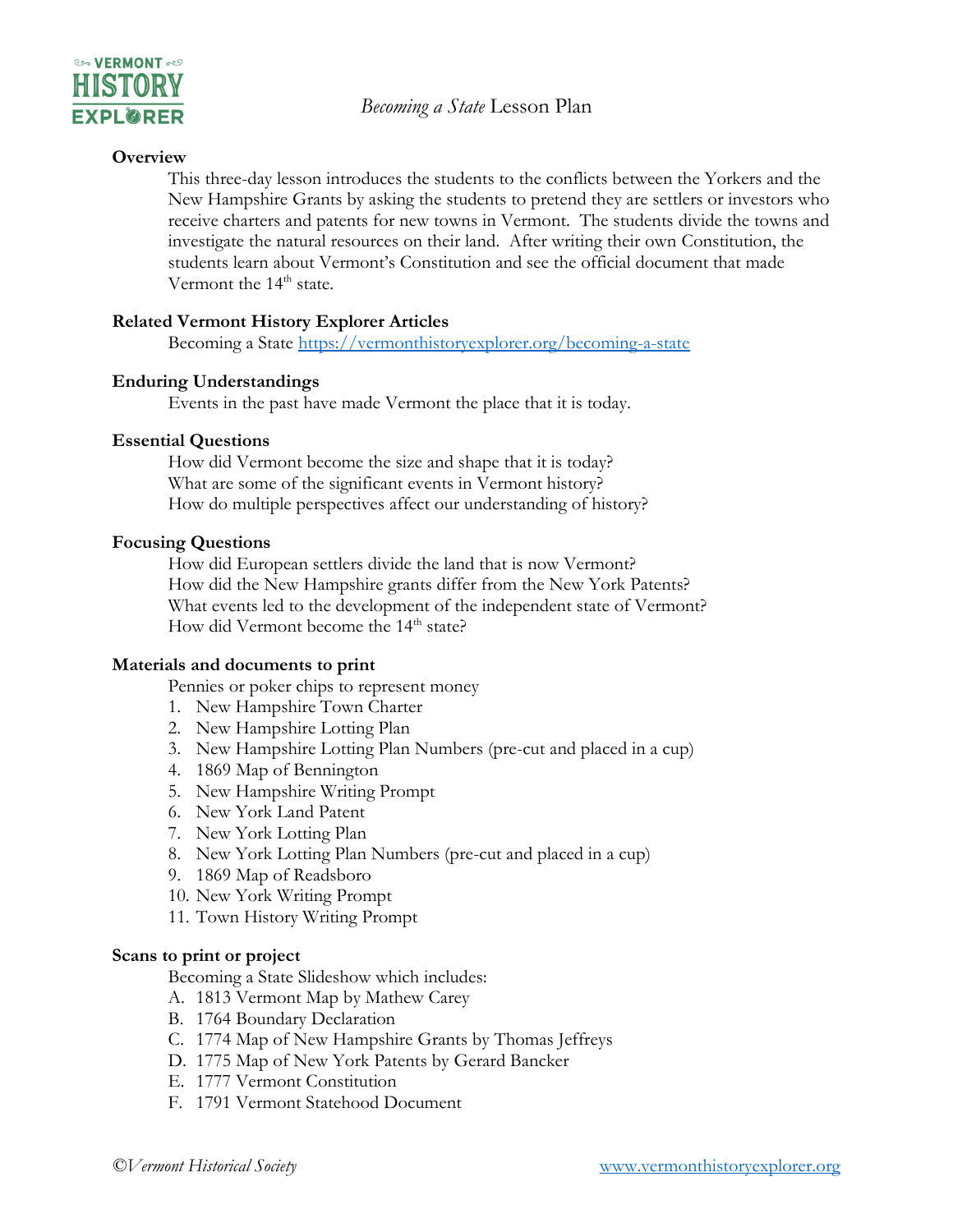

#### **Adapting the activity**

For smaller classes or to simplify the activity, consider having the whole class represent either New Hampshire **OR** New York, instead of having students act out both sides.

#### **Plan for Day One**

- 1. Show students the 1813 Vermont Map (A). Review that the Abenaki Indians were living in the area that is now Vermont before the European Americans started settling the area. Discuss the current boundaries of Vermont, noting the Connecticut River as the boundary with New Hampshire.
- 2. Tell the students that Governor Benning Wentworth chartered the first English town in what became Vermont on January 3, 1749. He named the town Bennington after himself. Note the location of Bennington on the map. Wentworth thought that New Hampshire stretched west to line up with the border between Massachusetts and New York. This border was 20 miles east of the Hudson River in the south and Lake Champlain in the north. However, New York claimed the territory north of Massachusetts and east to the Connecticut River. The land that is now Vermont was disputed territory between the two colonies. New York's Lieutenant Governor Cadwallader Colden started issuing patents for New York towns in Vermont in 1764.
- 3. Split students into two groups. One group will be settlers who received a town charter from New Hampshire. The other group will be settlers who received a land patent from New York. Divide each group into smaller groups with four or five students. Print enough copies of the documents for each group. If the class is divided into three New Hampshire groups and three New York groups, print three sets of the New Hampshire documents (#1- 4) and three sets of the New York documents (#6-9).
- 4. Explain to the New Hampshire group that colonists are running out of land in Massachusetts and Connecticut. They want to start a town in the New Hampshire Grants where there is plenty of land for farms. Use pennies or poker chips to represent settlers working to save money to buy land. Give some students two "coins" and give others three "coins."
- 5. Explain to the New York group that they are investors who want to buy land in what will become Vermont so they can sell the land and make money. These students are Yorkers. Give some students one "coin" and give others two "coins." (They need fewer coins than the New Hampshire group.)
- 6. Inform students that as a group, they will pay money to their respective Governors to get a charter or patent for their towns. They will need to work together to pick a name for their towns. If available, read a passage from *Green Mountain Hero* (by Edgar Newman Jackson) about how the Vermont towns of Salisbury, New Haven and Middlebury were named (page 56). Otherwise explain that settlers named Salisbury and New Haven after towns in Connecticut. The town in between was named Middlebury, because it was in the middle.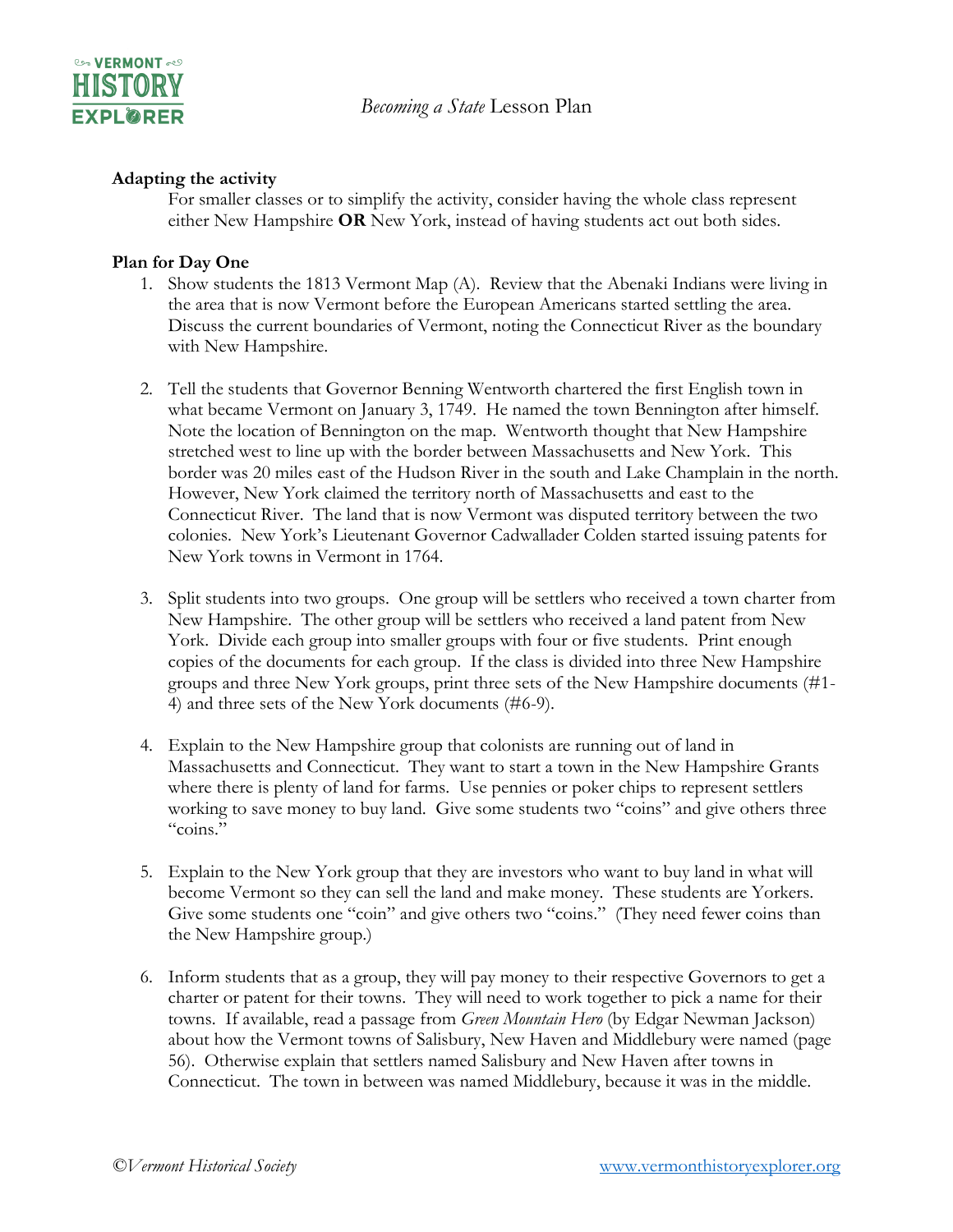# *Becoming a State* Lesson Plan



- 7. Each group of students will petition their respective governors to start a town. Collect six "coins" from each group of students. (Save the rest of the money for day two.) Some students may need to pay more than others. Give the New Hampshire students the land grant (#1) from Governor Benning Wentworth. Have the students read the grant, helping as necessary, and note how the town's boundaries are marked by trees. This grant is based on the real grant for Bennington and uses the historic language. The students should sign their names to the grant and then write in the name of their new town.
- 8. Also collect the "coins" from the New York groups. (Save the rest of the money for day two). Some students may need to pay more than others. Give them the land patent (#6) from Lieutenant Governor Cadwallader Colden. Have the students read the patent, helping as necessary, and note how the patent reinforces New York's claim to the land. This patent is based on the real patent for Readsboro and uses this historic language. The students should sign their names to the patent and then write in the name of their new town.
- 9. Have the students share the names of their new towns and the reasons they chose the names.

#### **Plan for Day Two**

- 10. Explain that the "settlers" now have to divide up their land land that they have not yet seen. Historically, some of the settlers drew lots to divide up their land. Pass out the blank lotting plans, giving the New Hampshire students copies of the New Hampshire lotting plan (#2) and the New York students copies of the New York lotting plan (#7). Note how the land is divided into square lots, regardless of the terrain.
- 11. For the New Hampshire groups, have students examine the land that was already claimed. "BW" stands for Benning Wentworth. Other land was reserved for a minister and a school. (Sometimes the land was sold to raise money for a school, and the school was built elsewhere.) Sixty-four acres of land in the center of the town was reserved for the town green, following a typical New England settlement pattern. Pass out a cup of pre-cut lotting plan numbers (#3) to each New Hampshire group. Have them draw lots to divide the land. Each student should draw the number of lots equal to the "coins" they paid and write their names on the corresponding space on the lotting plan. Pass out copies of the 1869 map of Bennington (#4). Have students compare their lots from the lotting plan to the land of the town as it developed over 120 years. Is the student's land on top of a mountain or near a river or stream? What natural resources would they have on their land? Would the land be good for farming? Or would they sell their land to another settler?
- 12. For the New York groups, have students examine the land that was already claimed. Land was set aside for the governor, a grammar school, and for the church – marked as the Society for the Propagation of the Bible. (Sometimes the land was sold to raise money for the school or the church and the buildings built elsewhere.) Unlike the New Hampshire town, no land was reserved for a green because New York settlement patterns differed from the New England settlement patterns. Pass out a cup of pre-cut lotting plan numbers (#8) to each New York group. Have them draw lots to divide the land. Each student should draw the number of lots equal to the "coins" they paid and write their names on the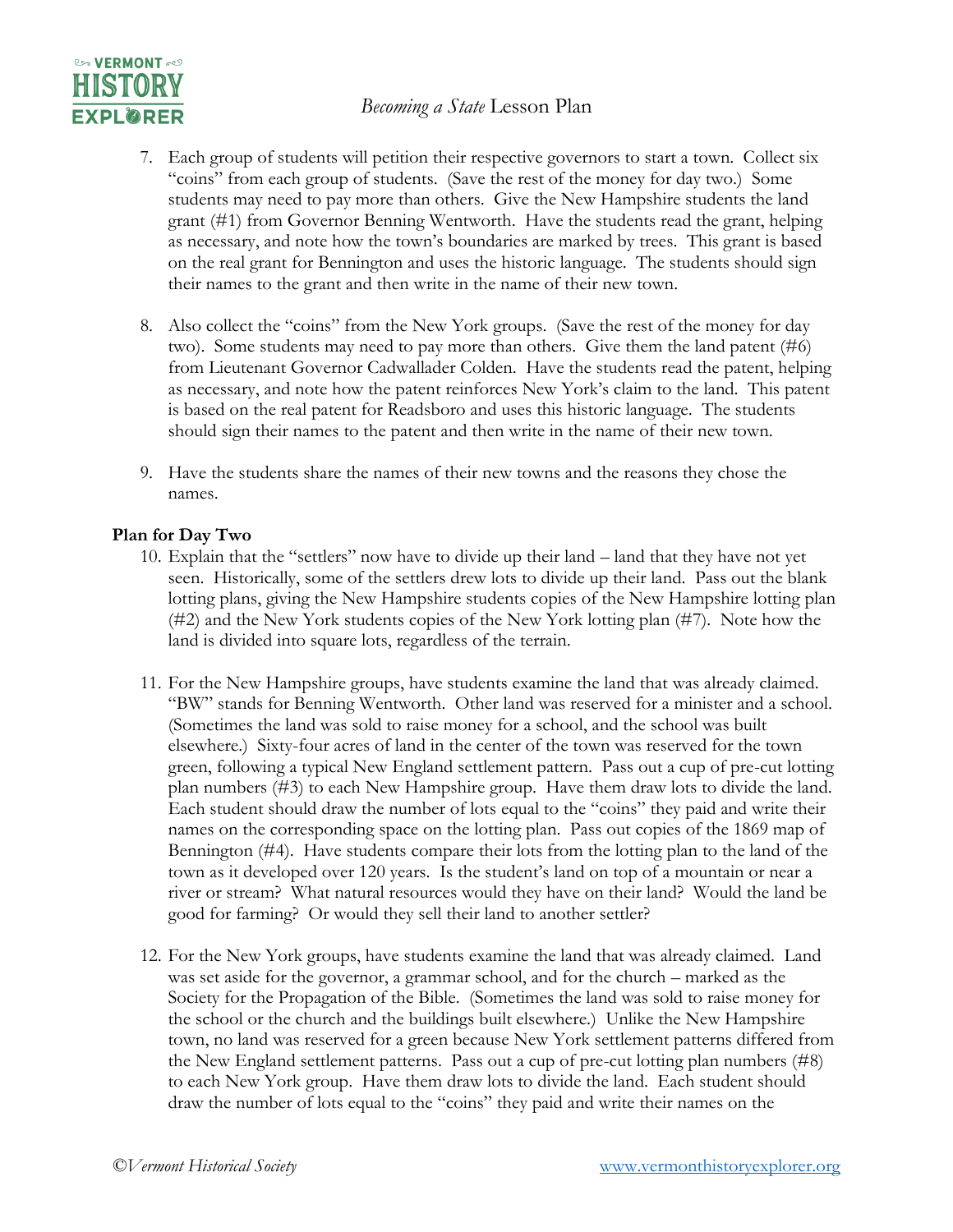# *Becoming a State* Lesson Plan



corresponding space on the lotting plan. Pass out copies of the 1869 map of Readsboro (#9). Have students compare their lots from the lotting plan to the land of the town as it developed over 100 years. Is the student's land on top of a mountain or near a river or stream? What natural resources would they have on their land? Would the land be good for farming? Would they be able to sell their land to another settler to make money?

- 13. By 1764, tensions were rising between the New Hampshire Grants and the Yorkers. King George III sided with New York, confirming that the boundary between New York and New Hampshire was the Connecticut River. Show the students the 1764 Boundary Declaration (B). King George's decree also confirmed the boundary between Vermont and Canada. Ask the students in the New York and New Hampshire groups who agrees with King George? Who disagrees with King George? Unfortunately for the settlers, the decree from King George did not resolve the disagreements between the New Hampshire Grants and the Yorkers.
- 14. Show the students the 1774 Map of New Hampshire Grants by Thomas Jeffreys (C). A decade after King George's decree, this map shows the towns as chartered by New Hampshire Governor Wentworth. Have the students find Bennington on the map – the real town that their new town is based on. Also have them find the town of Cumberland.
- 15. Show the students the 1775 Map of New York Patents by Gerard Bancker (D). This map shows the land from the Yorkers' perspective. Have the students find Readsborough on the map – the real town that their new town is based on. This is the land that is marked Cumberland on the previous map (C). Have the students look for where Bennington should be on the map. Look for the Wallomsook River. These maps show why there were tensions between the settlers who had received land from New Hampshire and those who had received land from New York. The two colonies were dividing up the same land into different towns.
- 16. Tell the <u>Yorkers</u> that King George III has said that they can keep their land and continue to settle or sell it. Tell the New Hampshire Grants that King George III has said their lands belong to New York. However, if they pay money to New York to recharter their land, they can keep it. If the New Hampshire groups agree to pay two coins per group, they can keep their land. Ask the students to make a decision and pay their "coins" if they want to stay on their land. Otherwise, they must either leave and return to their previous homes or decide to disobey the king if they stay on their land. The students from New York do not have to pay more money.
- 17. Distribute the appropriate writing prompts to each group asking the students to think about the king's decision and their decisions as land owners.

### **Plan for Day Three**

18. As a class, read the Vermont History Explorer chapters about The Green Mountain Boys [\(https://vermonthistoryexplorer.org/the-green-mountain-boys\)](https://vermonthistoryexplorer.org/the-green-mountain-boys) and about The Westminster Massacre [\(https://vermonthistoryexplorer.org/the-westminster-massacre\)](https://vermonthistoryexplorer.org/the-westminster-massacre). Ask the students how the actions of the Green Mountain Boys and the New York sheriff during the